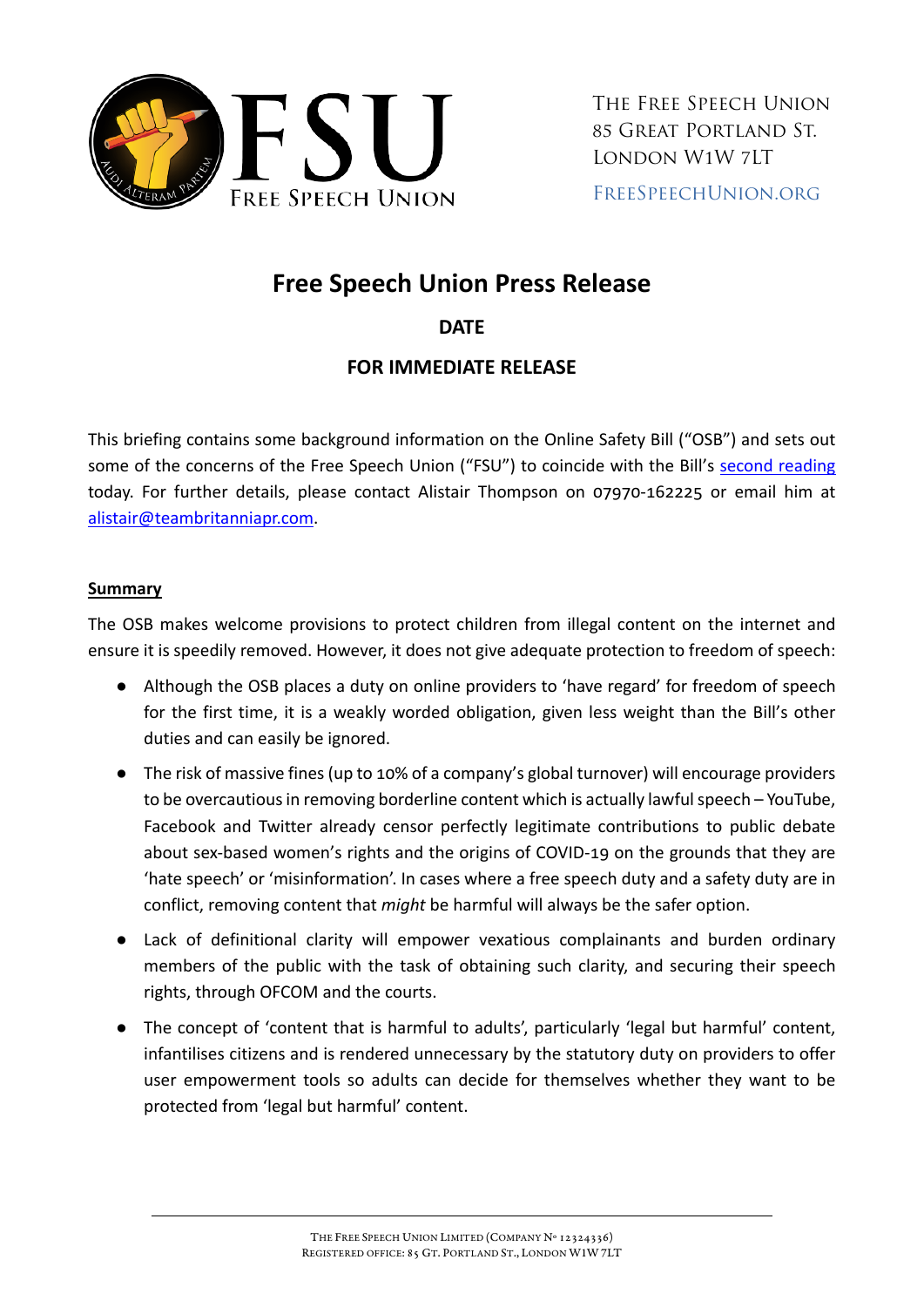#### **Overview**

No one doubts the good intentions that have brought the OSB before Parliament: users, especially children, deserve better protection from illegal content on the internet and such content should be speedily removed. In particular, the FSU welcomes:

- The repeal of the Malicious Communications Act and subsections 127 (2)(a) and (b) of the Communications Act 2003.
- Measures to hold providers legally accountable for breach of contract if they restrict content contrary to their terms of service and provisions for new user complaints systems.
- Carve-outs to protect 'content of democratic importance' and journalistic content.
- With some exceptions, user empowerment duties allowing adults to choose whether they wish to be exposed to edgy content on social media sites.
- Clearly defined categories of 'priority' harmful content reflecting a common-sense understanding of that term, i.e., content that is already illegal under UK law.

However, freedom of expression is the bedrock on which all our other freedoms rest. Viewpoint diversity in the online public sphere enriches our democracy, even when the views expressed are challenging, unorthodox or crude. The current draft of the OSB fails to adequately protect this fundamental democratic right, missing a golden opportunity to pioneer a regulatory framework making the UK not just 'the safest place in the world to go online' but also the most vibrant.

#### **Why is the Online Safety Bill a Problem for Free Speech?**

1. Ill-Defined Terminology Empowering Vexatious Complainants

**The word 'harm' occurs 326 times in the current draft of the OSB but there is still a lack of clarity about how the term will be applied by the Secretary of State.** It will be for the Secretary of State at DCMS to decide which 'priority harms', as set out in a Statutory Instrument, should be restricted online, including 'legal but harmful' content. Legislators must be aware that vexatious complainants will exploit any lack of definitional clarity to claim that lawful speech on topics of public concern is 'harmful' and should be subject to censorship. Attempts to prevent this through provisions included at Clause 15 (3) requiring providers to apply regulations equally to a 'wide diversity of political opinion' are wholly insufficient without an accompanying definition of what this means and who will decide. For example, Maya Forstater's belief in biological sex was initially deemed 'unworthy of respect in a democratic society' by an Employment Tribunal and therefore fell outside the purview of acceptable political opinion. This judgment has since been overturned, but if the terminology of the OSB is not clearly defined it will be left to individual citizens like Forstater to undertake gruelling regulatory and legal action in response to vexatious complaints in order to obtain the definitional clarity that should have been in the Bill.